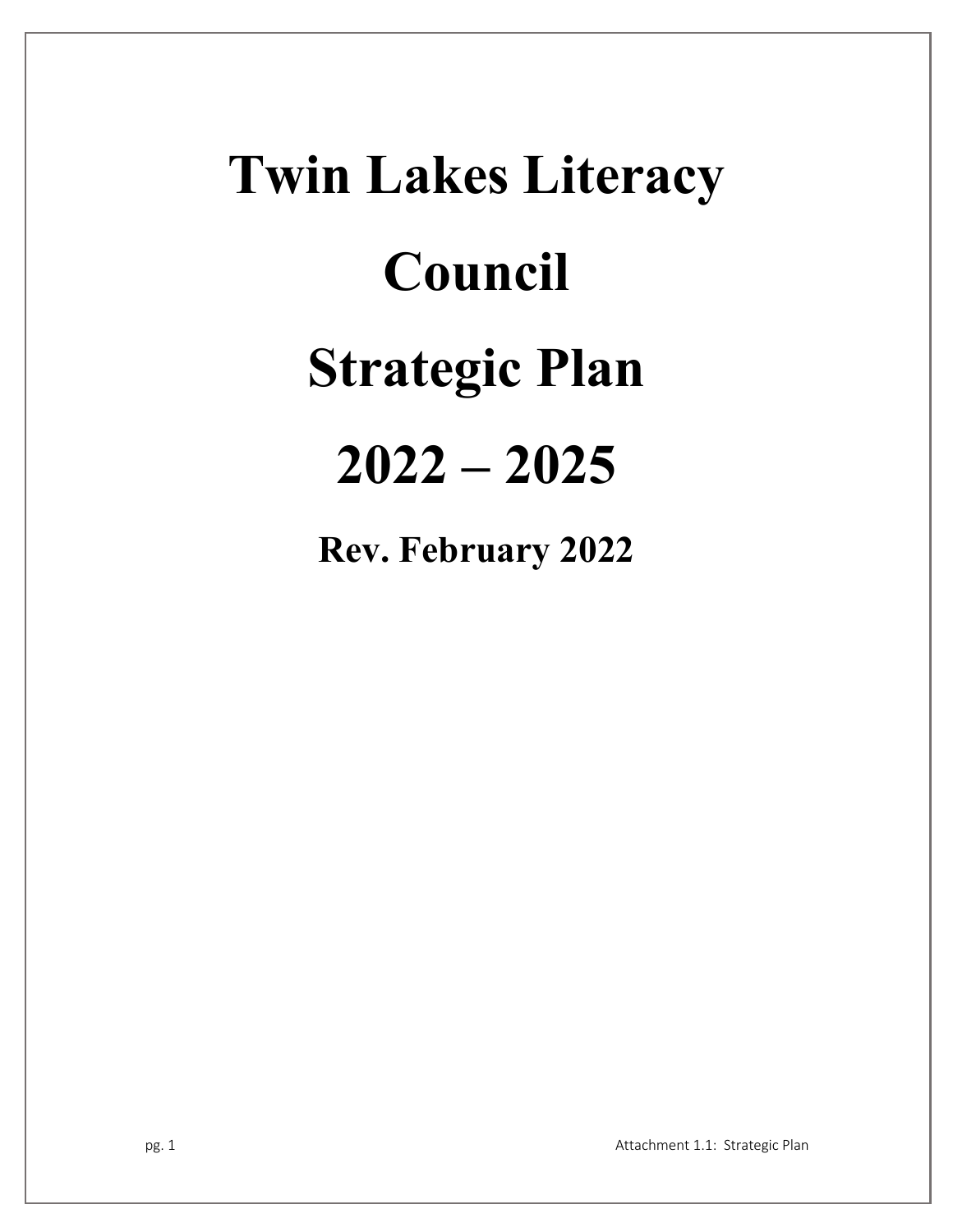## **Strategic Plan for Twin Lakes Literacy Council Fiscal Years 7/1/2022 – 6/30/2025**

### **Mission Statement:**

*Our mission is to empower and enrich communities through teaching literacy.*

**I. Goal: Public Awareness.** Increase county awareness of literacy issues, the work of Twin Lakes Literacy Council, and how TLLC can benefit and impact the community.

**Strategy A: TLLC will continue its use of media and technology to raise awareness of literacy issues and recruit volunteers and students.**

Objectives:

- 1. Submit articles and press releases to the local newspapers and request interviews and public service announcements from local television and radio stations.
- 2. Review social media and web pages as needed. Social media posts will be created regularly.
- 3. Regularly pursue the annual recognition from the local government.

**Strategy B: TLLC will maintain tutor recruitment and student enrollment in Mountain Home, outlying areas of Baxter County, and students in Marion County and Calico Rock as appropriate to population base and as funds and volunteer availability permit.**

| By $6/30/23$ --- Enrollment: | 70 volunteers                 |
|------------------------------|-------------------------------|
|                              | 85 students                   |
| By $6/30/25$ ---             | 80 volunteers<br>100 students |
|                              |                               |

1. Send a representative of TLLC to speak to at least six area groups.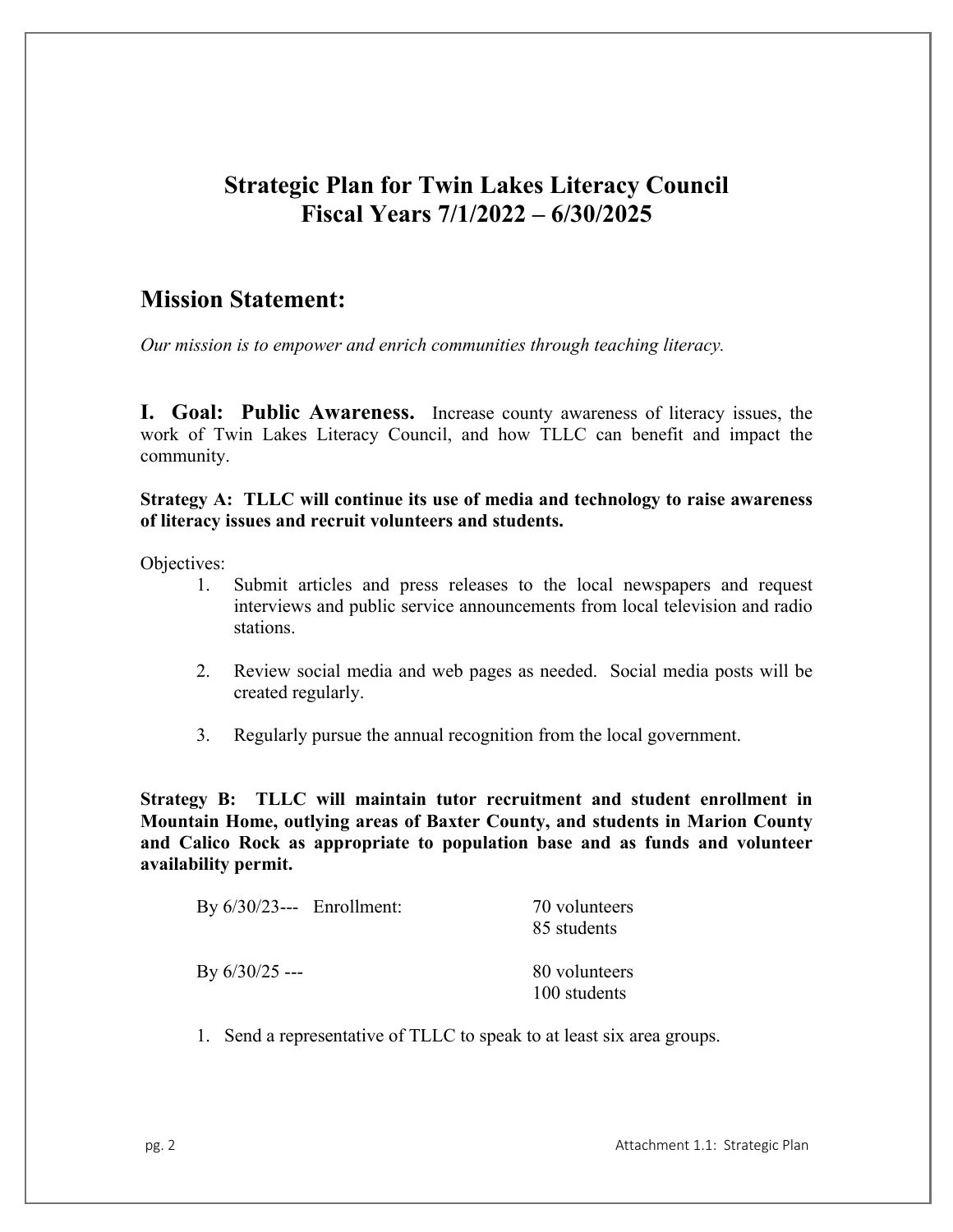- 2. Serve students in Baxter County and students in Marion County and Calico Rock as needed and as availability of volunteers and funds permit.
- 3. Promote volunteer recruitment through contacts with current tutors and word of mouth, public service announcements and articles in local media outlets, and speaking engagements at area organizations. TLLC staff and volunteers will also recruit new volunteers at the annual Volunteer Fair at the Donald W. Reynolds Library.
- 4. TLLC staff will ask for feedback when volunteers leave the agency. The administration will track reasons that TLLC volunteers choose to stop serving with the agency.
- 5. Track length of time volunteers serve at TLLC and maintain a recognition program for years of service.

#### **II. Goal: Maintain tutor support and supervision**

#### **Strategy: TLLC staff will maintain the amount of support and supervision given to volunteers.**

- 1. Regularly provide tutors with agency guidelines about student confidentiality laws.
- 2. Provide trainings on importance of agency paperwork: lesson plans and reports on volunteer hours.
- 3. TLLC staff will provide tutor trainings as needed to train new volunteers during the year.
- 4. TLLC will provide a mentor and opportunities to observe to all new tutors, if desired.
- 5. TLLC staff will continue student/parent/tutor communication regarding student absence notification, as measured by monthly tutor reports and feedback from the annual tutor feedback meetings.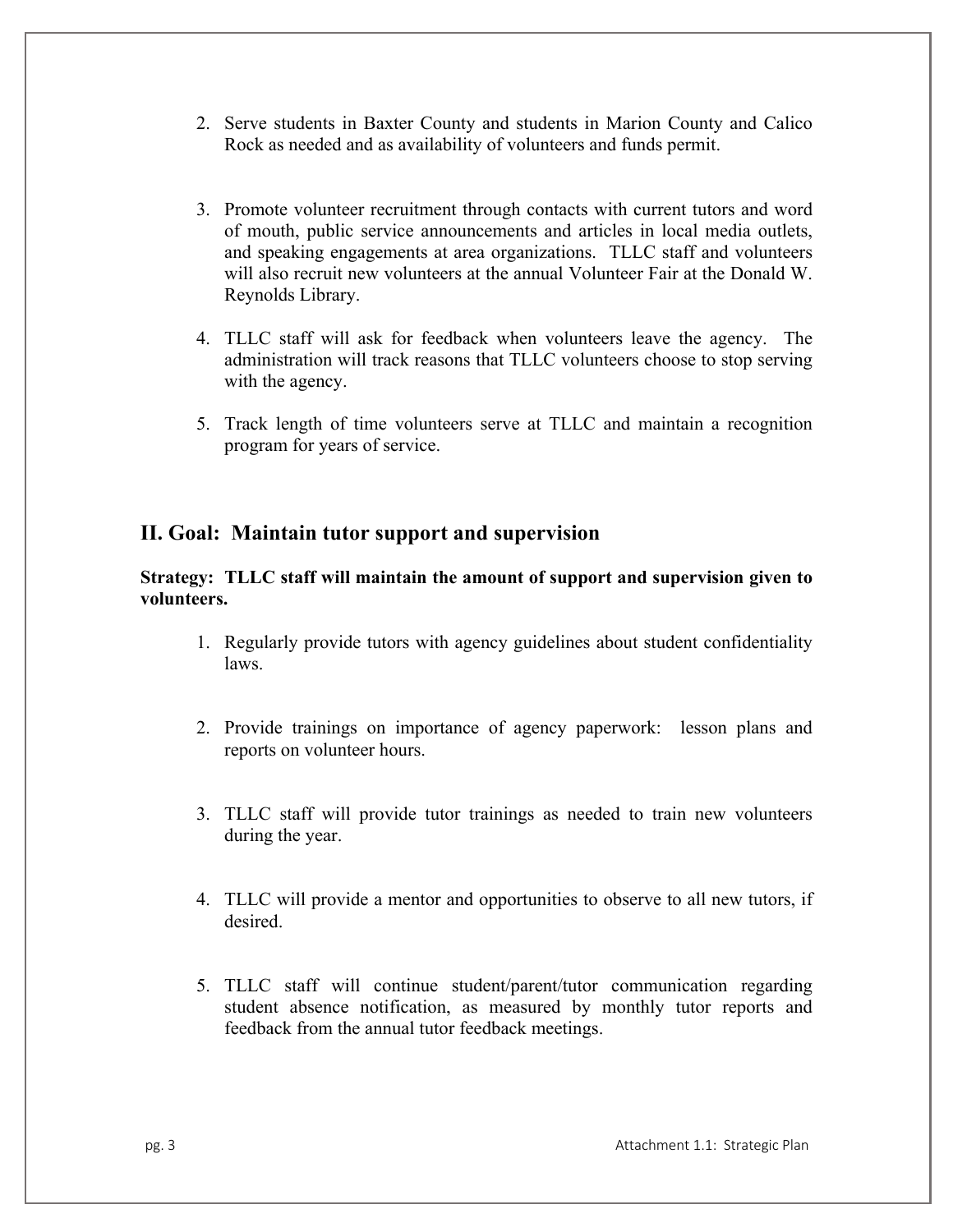- 6. TLLC staff will explore the use of a volunteer to monitor student safety in the after-school tutoring program. This includes safety in the building and the parking lot. This will be revisited when each school year begins or as needed.
- 7. Seek tutor feedback on needs and wants in regards to program, facilities, and student needs.

#### **III. Goal: Improve student services**

Strategy: TLLC will improve student access and privacy in the student learning area.

- 1. TLLC will strive to provide a greater variety of convenient locations at which to serve the students as funds and availability of tutors permit.
- 2. Student testing will be provided on admission to the program and at regular intervals.
- 3. TLLC will explore ways to improve communication and collaboration with area schools.
- 4. TLLC volunteers will continue basic computer tutoring to include Microsoft Word, and Excel.
- 5. TLLC will strive to obtain periodic feedback on our program, facility, and volunteer needs.

#### **IV. Goal: Improve administration of TLLC**

Strategy: TLLC will pursue funding 2022– 2025

- 1. TLLC will apply for funding of approximately \$40,000 from corporate and charitable foundation grantors during 2022 – 2025. These sources of funding will be actively pursued, as will other potential grantors that are made known to us during the period.
- 2. TLLC staff & volunteers will raise at least \$13,500 from donations and \$3,500 from fundraisers.
- 3. TLLC staff will pursue in-kind donations of approx. \$1,000 from the community.